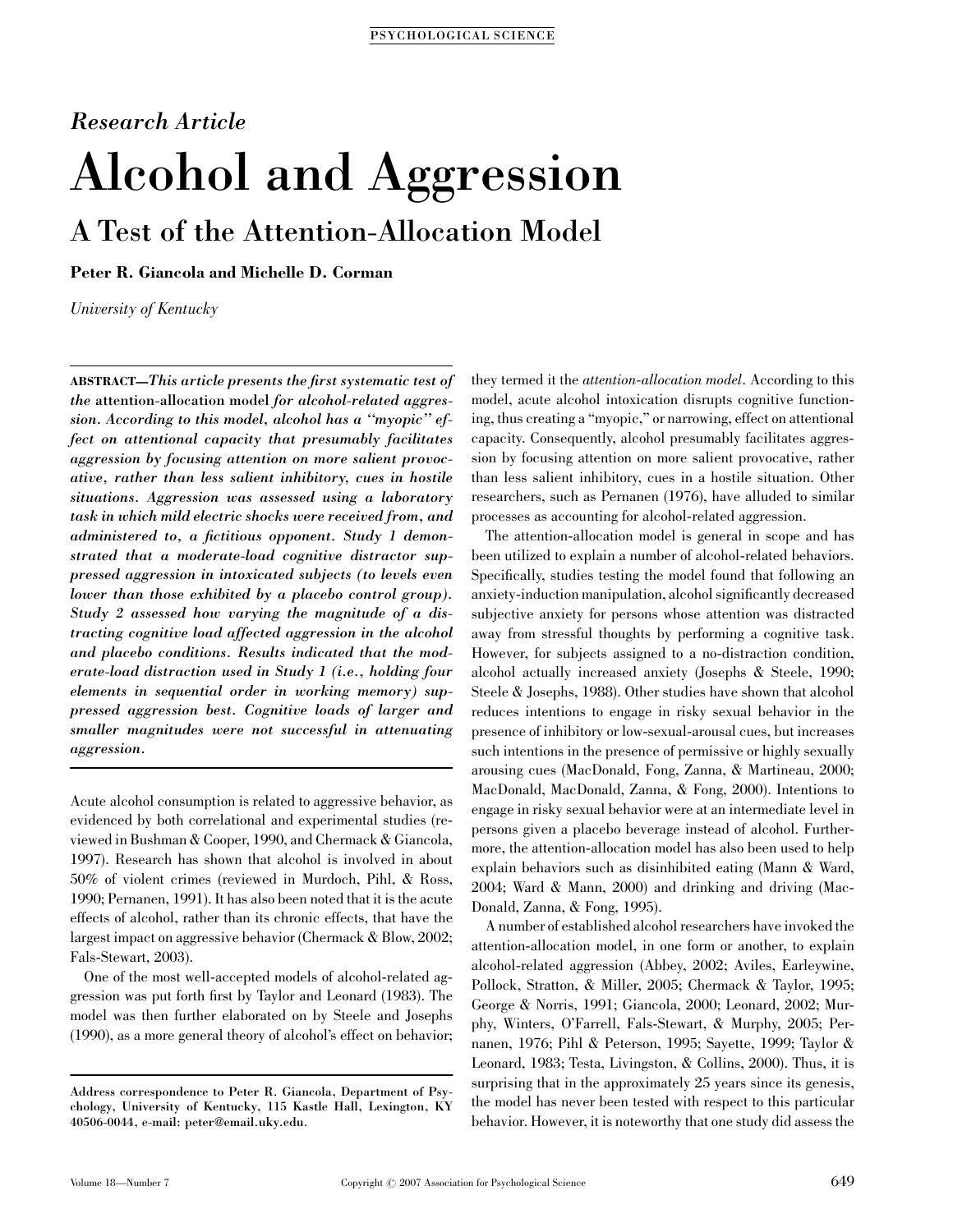impact of attentional processes on aggression in intoxicated individuals (Zeichner, Pihl, Niaura, & Zacchia, 1982). Results indicated that forced attention on a laboratory aggression task increased aggression in subjects who consumed alcohol, whereas distraction from the task had the opposite effect. These findings are consistent with the hypotheses put forth in the present article.

The purpose of this article is to present the first test of the attention-allocation model for alcohol-related aggression. In Study 1, we tested the hypothesis that compared with a placebo beverage, alcohol will increase aggression in persons who are not distracted from a provocative stimulus and will suppress aggression in those whose attention is distracted away from this stimulus. We reasoned that inasmuch as a placebo beverage should not impair attentional capacity, people who consume a placebo will have sufficient cognitive resources to attend to both distracting and provocative stimuli, and the latter will incite some aggression. Thus, we expected subjects in the no-distraction placebo group to exhibit some aggression, but not as much as subjects in the no-distraction alcohol group, whose attention would be focused on the provocative cues. We expected distraction combined with alcohol consumption to reduce aggression because distraction should avert individuals' attention away from provocative cues.

Study 2 was designed to assess the effect of the magnitude of a distracting cognitive load on aggression after consumption of alcohol. In accordance with Josephs and Steele's (1990) theorizing, we hypothesized that the greatest suppressive effect on aggression will be observed when the cognitive load is moderate. Whereas a mild distractor might not reallocate sufficient attentional resources away from provocative cues, distractors that are too strong might engender more aggression due to frustration or other effects caused by the task's excessive difficulty.

## STUDY 1

## Method

#### Subjects

Subjects were 48 healthy male social drinkers between 21 and 33 years of age  $(M = 24.06, SD = 3.44)$ . They were recruited through advertisements placed in newspapers in Lexington, Kentucky. Respondents reporting any drug- or alcohol-related problems or any serious mental illnesses were excluded from participation, as were those with a positive breath alcoholconcentration (BAC) reading or a positive urine drug test. The sample consisted of 35 Caucasians, 10 African Americans, and 3 persons of other ethnicities.

## Aggression Task

Aggression was measured with a modified version of the Taylor aggression paradigm (TAP; Taylor, 1967). Subjects were told that they would receive electric shocks from and administer electric shocks to an opponent (actually, a confederate) during a competitive reaction time (RT) task. Physical aggression was operationalized as the shock intensities and durations selected by the subjects. The TAP and similar laboratory paradigms have been repeatedly shown to be safe and valid measures of aggressive behavior (Anderson & Bushman, 1997; Giancola & Chermack, 1998).

For the TAP, each subject was seated at a table in a small room. On the table facing the subject was a computer screen and a keyboard. White adhesive labels marked "1" through "10" were attached to the number keys running across the top of the keyboard. The labels ''low,'' ''medium,'' and ''high'' were placed above the " $1$ ," " $5$ ," and " $10$ " keys, respectively, to indicate the subjective levels of shock corresponding to the keys.

At the beginning of each session, two finger electrodes were attached to the index and middle fingers of the subject's nondominant hand using Velcro straps. In order to determine the intensity of the shocks subjects would receive during the TAP, we administered a pain-threshold testing procedure before the task. Next, subjects were informed that shortly after the words ''Get Ready'' appeared on the screen, the words ''Press the Space Bar'' would appear, at which time they had to press, and hold down, the space bar. Next, when the words ''Release the Space Bar'' appeared, they had to lift their fingers off of the space bar as quickly as possible. A win (i.e., a trial on which the subject was supposedly faster than the competitor) was signaled by the message, ''You Won. You Get to Give a Shock,'' and a loss was signaled by the message, ''You Lost. You Get a Shock.'' A winning trial allowed the subject to deliver a shock to his opponent, by pressing the number key corresponding to the intensity the subject chose, and a losing trial resulted in receiving a shock from this individual. After winning a trial and pressing a shock button, subjects' shock selection was indicated on a specially designed "volt meter" and by the illumination of 1 of 10 "shock lights'' on the computer screen. Subjects were given similar feedback regarding the level of the shocks they received after losing trials.

The entire task consisted of two successive blocks of trials. During the first block, subjects received shock intensities between 1 and 4 after they lost a trial. This was the low-provocation condition. During the next block, they received shock intensities between 7 and 10 after they lost a trial. This was the highprovocation condition. Each block consisted of 16 trials (8 wins and 8 losses). The high-provocation condition always followed the low-provocation condition. Taylor and Chermack (1993) have argued that this sequence adds an increased degree of external validity to the task because this ordering best reflects how an escalation in interpersonal provocation leads to increased violence in real-life situations.

All shocks delivered to the subjects were 1 s in duration. The sequence of wins and losses was predetermined and controlled by the computer program that executed the task. Wins and losses were presented in a fixed random order with no more than three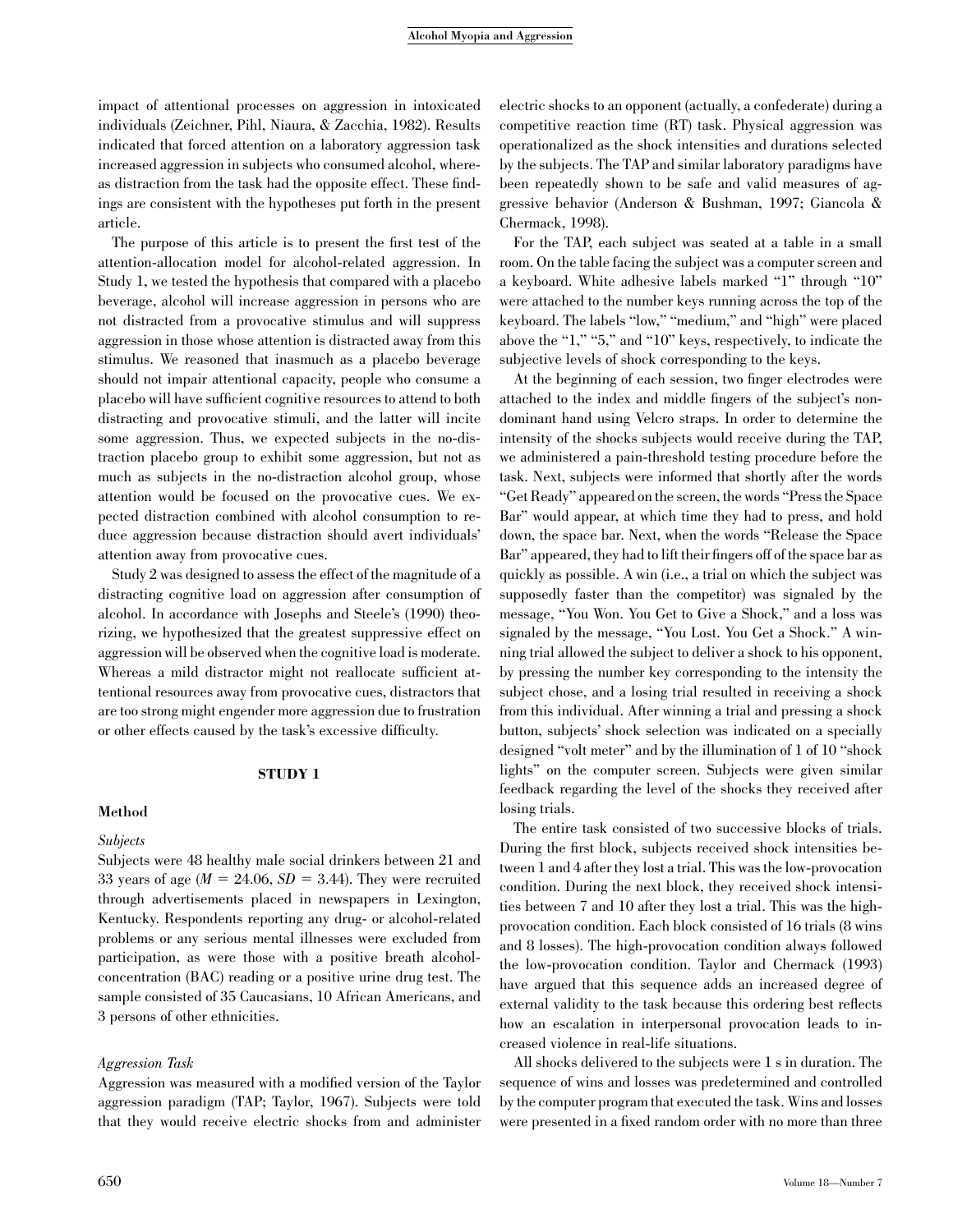consecutive wins or losses. The trials were separated by 5-s intervals. The initiation of trials, administration of shocks to the subjects, and recording of their responses were controlled by a computer. The experimenters, other electronic equipment, and the computer that controlled the task were located in an adjacent control room out of the subjects' view.

#### Deception Manipulation

A fictitious cover story disguised the aggression task. Subjects were informed that the purpose of the study was to determine how a person's ''thinking style'' influences alcohol's effects on RT in a competitive situation. A male confederate played the part of the competitor, in order to convince subjects that they were actually competing against another person. The confederate was seated in a room adjacent to the testing room, and as the experimenter led the subject into the testing room, she identified the confederate as the ''opponent.'' Immediately before the subject's pain thresholds were assessed, he was informed that the opponent would undergo the assessment first. The subject was also informed that he would be able to hear the opponent's responses to the procedure over an intercom that ostensibly served the two testing rooms and the control room. In actuality, the confederate answered the experimenter's questions regarding the testing of his pain thresholds in accordance with a list of predetermined responses. All subjects heard the same verbal exchange between the experimenter and the confederate.

## Beverage Administration

Subjects in the alcohol condition were administered a dose of 1g/kg of 100% alcohol mixed at a 1:5 ratio with Tropicana orange juice. The dosing was also calculated for the placebo condition, but subjects in this condition received an isovolemic beverage consisting of only orange juice. Four cc of alcohol were added to each placebo beverage, and 4 cc were layered onto the juice in each glass. Immediately before the placebo beverages were served, the rims of the glasses were sprayed with alcohol. Subjects were not given any information regarding what to expect from their beverages. However, during the explanation of the consent form, they were told that they would consume the equivalent of about three to four mixed drinks.

#### Distraction Task

While performing the TAP, subjects in the distraction condition were simultaneously engaged in a computerized task that taxed working memory resources. Specifically, subjects were asked to attend very carefully to a  $3 \times 3$  matrix of  $2$ -cm  $\times$  2-cm light-gray squares on a white computer screen. During each block of this task, four of these squares were illuminated (in black) in a random sequential order, and subjects were told that they had to remember the sequence. Immediately after the sequence terminated, they had to use a computer mouse to click on the

squares in the order in which they had been illuminated. Blocks were presented continuously, and subjects were engaged in this task for the entire duration of the TAP (approximately 15 min). To increase the salience of the task, we told subjects that if they performed better than 80% of subjects already tested, they would win an extra \$30. They were not given any performance feedback during the distraction task in order to avoid any confounding emotional reactions. All subjects were given the same monetary remuneration at the end of the study (i.e., \$60), regardless of whether they were assigned to the distraction or no-distraction condition.

### Experimental Design

Subjects were randomly assigned to one of four groups: alcohol plus distraction, alcohol plus no distraction, placebo plus distraction, and placebo plus no distraction. Each group consisted of 12 subjects. Following the TAP, subjects were asked questions that assessed whether or not they believed the cover story (e.g., questions about their subjective perceptions of their opponent, whether their opponent had tried hard to win, whether they thought the task was a good measure of RT, and how well they believed they had performed on the task). They were also asked questions used to assess the effectiveness of the placebo manipulation.

#### Results

# Manipulation Checks

Task Deception. Subjects' responses to the task-deception checks indicated that the deception manipulation was successful.

Placebo Checks. All subjects in the placebo condition indicated that they believed they had consumed alcohol. In response to a question inquiring about how drunk they felt, persons in the alcohol condition reported an average pre-TAP rating of 4.7  $(SD = 1.9)$  and an average post-TAP rating of 5.2  $(SD = 2.3;$ scale from 0, not drunk at all, to 11, drunker than I have ever been). The average ratings of persons in the placebo condition were 1.9 ( $SD = 1.4$ ) and 2.0 ( $SD = 1.4$ ), respectively. The pre-TAP and post-TAP ratings differed significantly between the alcohol and placebo conditions,  $t(46) = 5.7$ ,  $p_{\text{rep}} > .99$ ,  $d = 1.3$ , and  $t(46) = 5.8$ ,  $p_{\text{ren}} > .99$ ,  $d = 1.3$ , respectively. In response to a question about whether the alcohol they drank caused any impairment, persons in the alcohol condition reported an average rating of  $5.8$  ( $SD = 2.4$ ), and those in the placebo condition reported an average rating of 2.2 ( $SD = 1.3$ ; scale from 0, no impairment, to 10, strong impairment),  $t(46) = 6.3$ ,  $p_{\text{rep}} > .99$ ,  $d = 1.4$ .

BAC Levels. All subjects had BACs of 0% upon entering the laboratory. Individuals in the alcohol condition had a mean BAC of  $0.10\%$  (SD = 0.01) just before beginning the TAP and a mean BAC of 0.11% ( $SD = 0.02$ ) immediately after the task. Those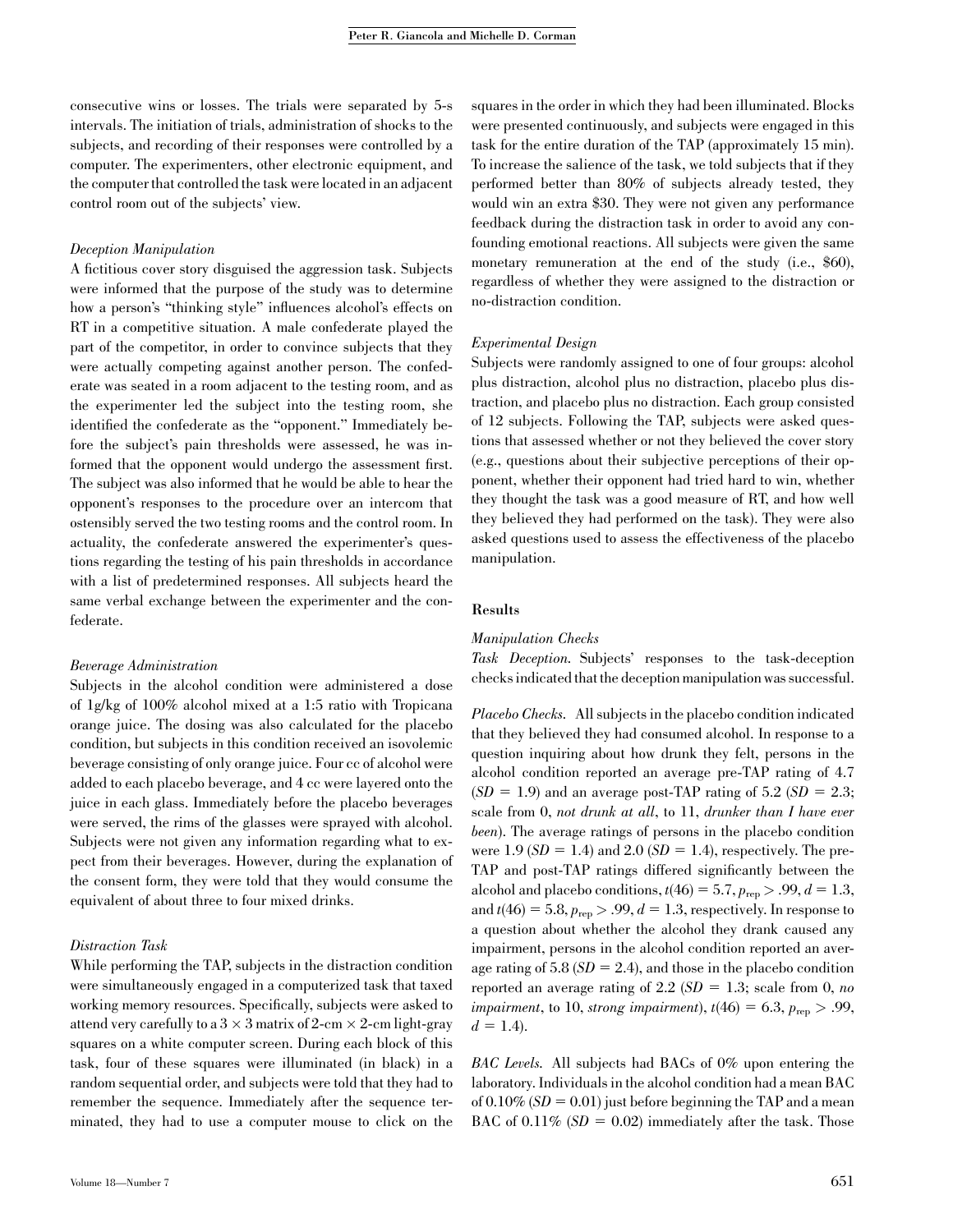given the placebo had a mean BAC of  $0.01\%$  (SD = 0.03) just before the TAP and a mean BAC of  $0.01\%$  (SD = 0.02) immediately after the task.

### Aggression Data

Data for shock intensity and duration (in milliseconds) were transformed into z scores and then summed. This was done to increase the reliability of the aggression measure and because previous research has demonstrated that shock intensity and duration are part of a more general construct of aggression (Carlson, Marcus-Newhall, & Miller, 1989). The scores were then analyzed using a 2 (beverage: alcohol, placebo)  $\times$  2 (distraction: yes, no)  $\times$  2 (provocation: low, high) mixed-model analysis of variance (ANOVA) with provocation as the repeated measure. This analysis revealed a significant Beverage  $\times$  Distraction interaction,  $F(1, 44) = 5.53, p_{\text{ren}} = .93$  (see Fig. 1). Aggression was significantly suppressed in the alcohol-plusdistraction group compared with the alcohol-plus-no-distraction group,  $t(22) = -3.07$ ,  $p_{\text{rep}} = .97$ ,  $d = 1.4$ . Furthermore, aggression in the placebo groups was intermediate to aggression in the two alcohol groups (the placebo groups, with and without distraction, did not differ from one another). There was also a main effect of distraction,  $F(1, 44) = 10.76$ ,  $p_{\text{rep}} = .98$ , indicating that aggression was lower in the distraction condition compared with the no-distraction condition,  $t(46) = -3.09$ ,  $p_{\text{rep}} = .98, d = 0.82$ . The main effect of provocation was also significant,  $F(1, 44) = 9.82$ ,  $p_{\text{rep}} = .98$ , indicating that subjects were more aggressive in the high-, compared with the low-, provocation condition.



Fig. 1. Results from Study 1. Aggression (shock intensity and time duration, standardized and then summed) is plotted as a function of whether subjects drank alcohol or a placebo and whether or not they performed a distraction task simultaneously with the aggression task.

RTs

A 2 (beverage: alcohol, placebo)  $\times$  2 (distraction: yes, no) ANOVA was conducted on the RTs during the TAP. Results indicated significant main effects for both factors. Subjects in the distraction condition had significantly slower RTs than those in the no-distract condition (distraction:  $M = 512$  ms,  $SD = 83$ ms; no distraction:  $M = 267$  ms,  $SD = 52$  ms),  $F(1, 44) = 172.0$ ,  $p_{\text{rep}} = .99, d = 1.74$ . Alcohol also slowed RT (alcohol:  $M = 416$ ms,  $SD = 144$  ms; placebo:  $M = 363$  ms,  $SD = 136$  ms),  $F(1, 44)$  $= 8.21, p_{\text{rep}} = .97, d = 0.38.$ 

# STUDY 2

Study 2 was designed to assess the effect of the magnitude of a distracting cognitive load on aggression after consumption of alcohol, compared with a placebo control. In accordance with Josephs and Steele's (1990) theorizing, we hypothesized that a moderate distractor load would have the greatest suppressive effect on aggression in the alcohol condition. A mild load would not attenuate aggression because insufficient cognitive resources would be shifted away from the provocative cues generated by the TAP, and very strong distraction would also not suppress aggression because of the stress and frustration, as well as other effects, created by the distraction task's excessive difficulty.

# Method

#### Subjects

Subjects were 120 healthy male social drinkers between 21 and 31 years of age  $(M = 22.73, SD = 2.07)$ . Recruiting procedures, as well as exclusion criteria, were identical to those in Study 1. The sample consisted of 113 Caucasians, 4 African Americans, and 3 persons of other ethnicities.

# Experimental Design and Procedure

Subjects were assigned to the alcohol or placebo condition, and within each of these conditions, they were placed into one of five cognitive-work-load groups. Work load (distraction) was operationalized by the number of illuminated squares in the sequence that subjects had to remember and respond to in each block: none  $(i.e., no distortion; D0), two (D2), four (D4, as in Study 1), six (D6),$ and eight (D8). There were 12 subjects in each of the 10 groups. Except as just noted, the procedure was the same as in Study 1.

## Results

Results for the manipulation checks were essentially identical to those in Study 1.

#### Aggression Data

A 2 (beverage: alcohol, placebo)  $\times$  5 (distraction: D0, D2, D4,  $D6, D8 \times 2$  (provocation: low, high) mixed-model ANOVA with provocation as the repeated measure revealed a significant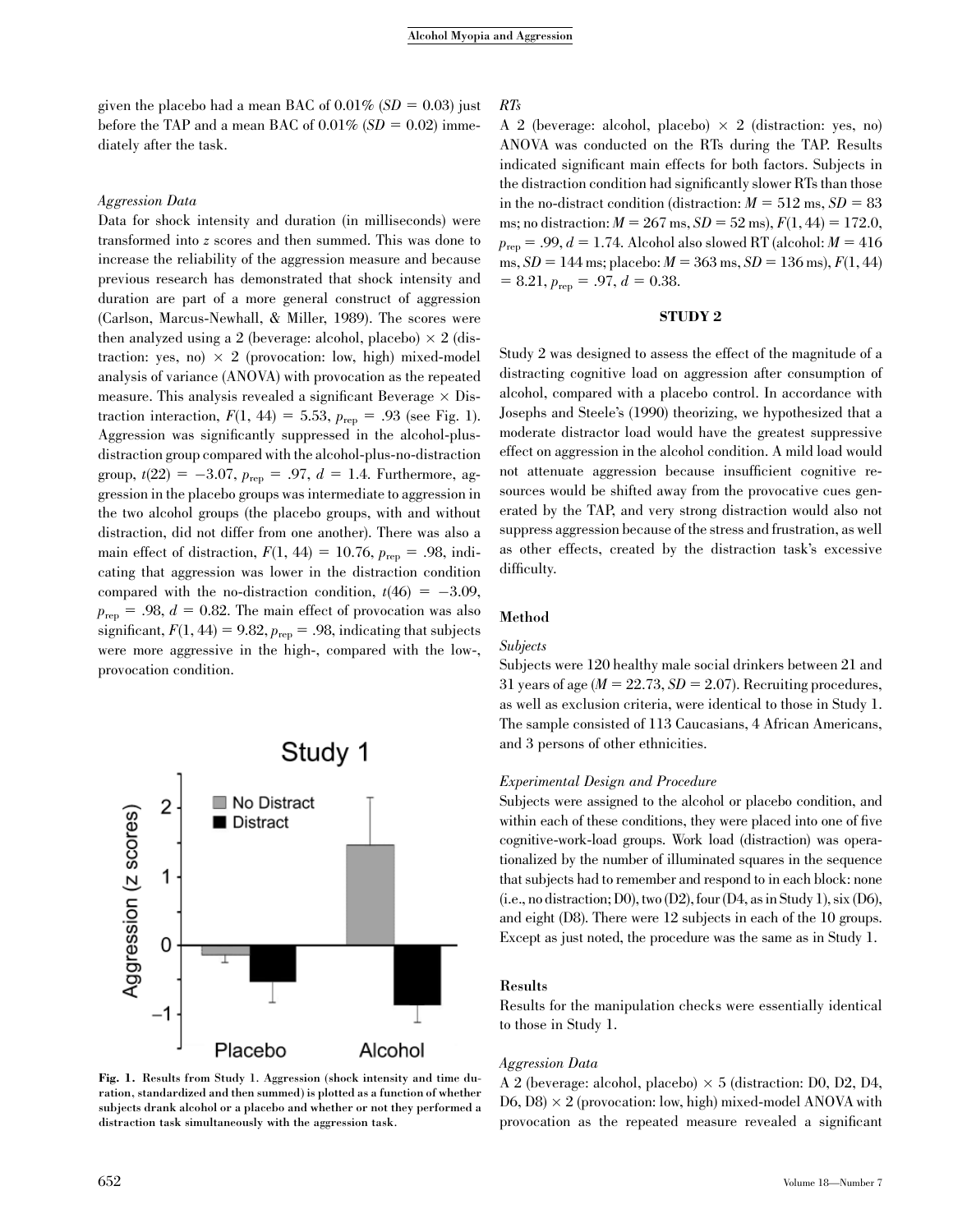

Fig. 2. Results from Study 2. Aggression (shock intensity and time duration, standardized and then summed) is plotted as a function of the beverage subjects drank (alcohol or placebo) and the number of illuminated squares in each sequence to be remembered (i.e., distraction condition): none (no distraction; D0), two (D2), four (D4, as in Study 1), six (D6), or eight (D8).

Beverage  $\times$  Distraction interaction,  $F(4, 110) = 2.99$ ,  $p = .02$ . As shown in Figure 2, the means for the alcohol condition illustrate a V-shaped pattern. Specifically, in this condition, groups D0 and D8 exhibited the highest levels of aggression, groups D2 and D6 demonstrated intermediate levels, and group D4 showed the least amount of aggression (even lower than that of all the placebo groups). Tukey HSD post hoc tests revealed significant differences between the following groups in the alcohol condition: D0 and D4 ( $p_{\text{rep}} = .98$ ,  $d = 1.37$ ), D2 and D4  $(p_{\text{rep}} = .88, d = 1.05)$ , and D4 and D8  $(p_{\text{rep}} = .93, d = 1.20)$ . There were no differences among the five placebo groups. Analyses also revealed a significant effect of beverage,  $F(1, 110) =$ 11.43,  $p_{\text{rep}} = .99$ ; levels of aggression were higher after consumption of alcohol than after consumption of the placebo. The main effect for provocation was also significant,  $F(1, 110) = 16.82, p_{\text{rep}} > .99$ , indicating that subjects were more aggressive in the high-, compared with the low-, provocation condition.

# RTs

A 2 (beverage: alcohol, placebo)  $\times$  5 (distraction: D0, D2, D4, D6, D8) ANOVA was conducted on the RTs during the TAP. Results indicated a significant main effect of distraction,  $F(4, 4)$  $110$ ) = 32.42,  $p_{\text{rep}} > .99$ . The D0 group had significantly faster RTs than all the other groups (D0:  $M = 269$  ms,  $SD = 39$  ms; D2:  $M = 493$  ms,  $SD = 78$  ms; D4:  $M = 486$  ms,  $SD = 114$  ms; D6:  $M = 549$  ms,  $SD = 110$  ms; D8:  $M = 525$  ms,  $SD = 119$  ms; ds ranged between 1.6 and 2.0; all  $p_{\text{rep}}$ s > .99 using Tukey HSD post hoc tests). Groups D2 through D8 did not differ significantly from one another.

#### GENERAL DISCUSSION

This article has presented the first systematic test of the attention-allocation model for alcohol-related aggression. Study 1 demonstrated that a moderate distractor was effective in suppressing aggression in the alcohol condition below the levels exhibited in the placebo control condition. Furthermore, aggression in the placebo groups was intermediate between aggression in the two alcohol groups (the two placebo groups did not differ from each other). This result for the placebo groups is explained by the fact that the placebo beverage should not have impaired attentional capacity. Therefore, subjects in the placebo condition had sufficient attentional resources to attend to both the distracting and the provocative stimuli, the latter producing some aggression. Study 2 then showed that a moderate level of distraction (D4: holding four elements in sequential order in working memory) best produced a suppressive effect on aggression after the consumption of alcohol (again suppressing aggression below the levels of the placebo groups). As expected, larger and smaller magnitudes of distraction were not as successful in attenuating aggression in the alcohol condition.

In the alcohol condition, the D8 group did not show an attenuation in aggression, compared with the D0 group, and the difference between groups D0 and D6 was not significant. One might expect suppression in groups D6 and D8 to be similar to, or even greater than, suppression in the D4 group. However, as noted by Josephs and Steele (1990), if a distractor task becomes too difficult to perform, it might exceed the capacity of controlled working memory processing and therefore elicit stress and frustration, which might increase aggression. Another possibility is that the distractor task might become so difficult that subjects no longer pay attention to it and refocus their attention on the provocative stimulus. Although it is a limitation of our experiment that we did not collect data to test these alternative explanations, we postulate that Josephs and Steele's reasoning would account for the increased aggression we found in group D8.

The RT data also support our interpretation of the results. Specifically, in Study 1, both distraction groups had significantly slower RTs during the TAP than the no-distraction groups. Moreover, Study 1 revealed a negative correlation between RT and shock intensity for intoxicated subjects,  $r = -.42$ ,  $p_{\text{rep}} =$ .89. These data suggest that the distraction manipulation was effective in transferring attention away from the provocative cues of the TAP, which in turn presumably had an effect on attenuating aggression. In Study 2, all of the groups that performed the distraction task exhibited significantly slower RTs than the no-distraction group (D0), again suggesting that attention was diverted away from the TAP. Although the increased levels of aggression seen in the D8 group in the alcohol condition (and to a lesser degree the D6 group) can be explained by Josephs and Steele's (1990) frustration hypothesis, this hypothesis does not explain why the D2 group had similarly slow RTs unless one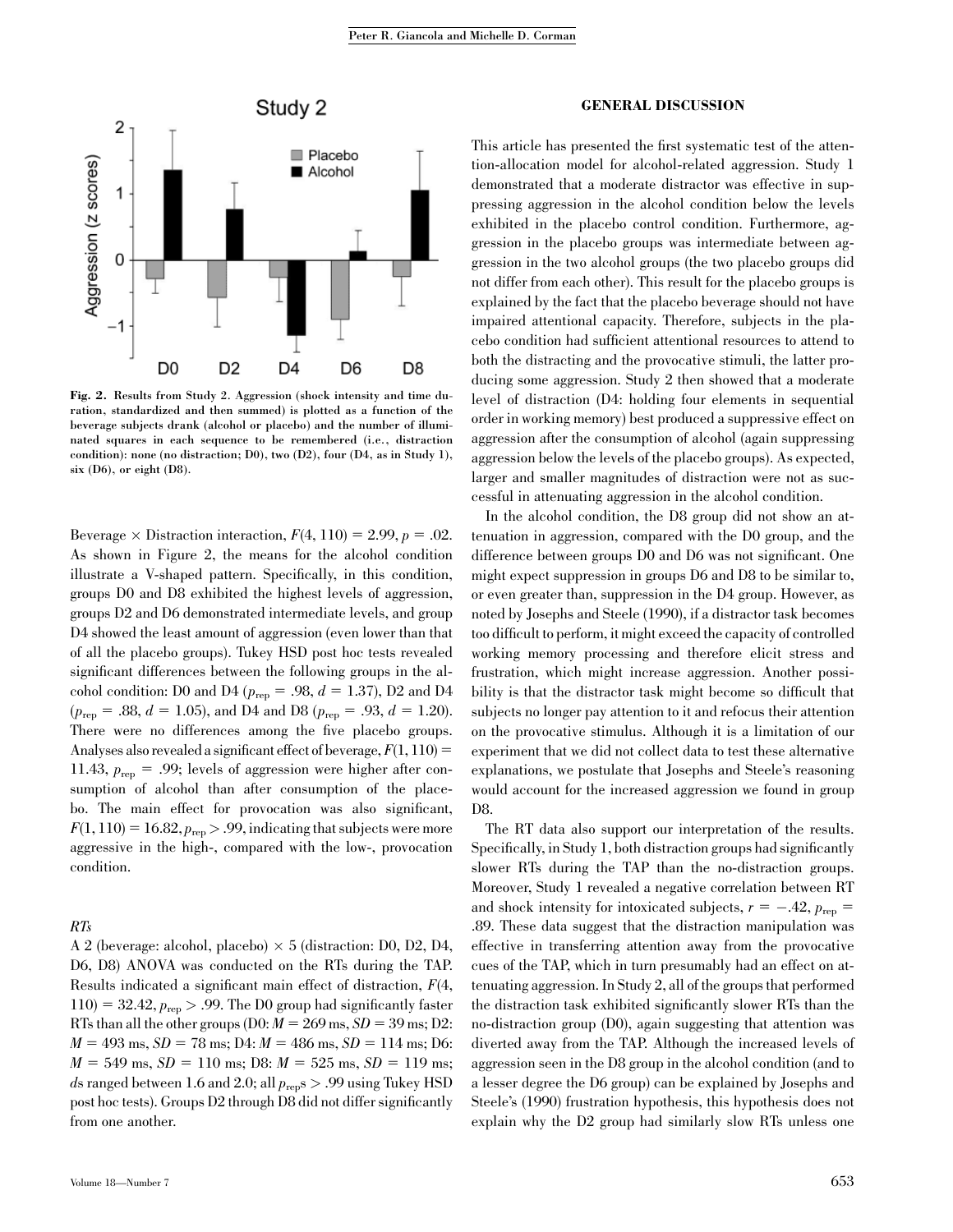postulates that similar working memory resources were taxed to complete even this relatively simple task.

In conclusion, our results indicate that alcohol can both increase and decrease aggression, depending on where one's attention is focused. As already alluded to, the mechanism underlying this myopic effect of alcohol seems to be disruption of working memory (see Finn, 2002). In general terms, working memory involves the ability to encode, maintain, and process and manipulate information (external and internal representations) in the short term. Successful behavioral inhibition and regulation require (a) that one is able to act upon inhibitory representations in working memory and (b) that these inhibitory representations are salient. We propose that working memory helps regulate social behavior by providing the capacity for information processing involved in, for example, hypothesis generation, self-reflection, previewing, outcome evaluation, resistance to distraction, problem solving, abstract reasoning, and strategic planning (i.e., executive functioning). We argue that activating and loading, yet not overloading, working memory with nonprovocative, inhibitory cues can attenuate aggression by allowing behavioral output to be influenced by such cues. In turn, this creates less ''cognitive space'' to house and process hostile cues.

Acknowledgments—This research was supported by Grant R01-AA-11691 from the National Institute on Alcohol Abuse and Alcoholism.

# **REFERENCES**

- Abbey, A. (2002). Alcohol-related sexual assault: A common problem among college students. Journal of Studies on Alcohol, Suppl. 14, 118–128.
- Anderson, C., & Bushman, B. (1997). External validity of ''trivial'' experiments: The case of laboratory aggression. Review of General Psychology, 1, 19–41.
- Aviles, F., Earleywine, M., Pollock, V., Stratton, J., & Miller, N. (2005). Alcohol's effect on triggered displaced aggression. Psychology of Addictive Behaviors, 19, 108–111.
- Bushman, B., & Cooper, H. (1990). Effects of alcohol on human aggression: An integrative research review. Psychological Bulletin, 107, 341–354.
- Carlson, M., Marcus-Newhall, A., & Miller, N. (1989). Evidence for a general construct of aggression. Personality and Social Psychology Bulletin, 15, 377–389.
- Chermack, S., & Blow, F. (2002). Violence among individuals in substance abuse treatment: The role of alcohol and cocaine consumption. Drug and Alcohol Dependence, 66, 29–37.
- Chermack, S., & Giancola, P. (1997). The relationship between alcohol and aggression: An integrated biopsychosocial approach. Clinical Psychology Review, 6, 621–649.
- Chermack, S., & Taylor, S. (1995). Alcohol and human physical aggression: Pharmacological versus expectancy effects. Journal of Studies on Alcohol, 56, 449–456.
- Fals-Stewart, W. (2003). The occurrence of partner physical aggression on days of alcohol consumption: A longitudinal study. Journal of Consulting and Clinical Psychology, 71, 41–52.
- Finn, P. (2002). Motivation, working memory, and decision making: A cognitive-motivational theory of personality vulnerability to alcoholism. Behavioral and Cognitive Neuroscience Reviews, 1, 183–205.
- George, W., & Norris, J. (1991). Alcohol, disinhibition, sexual arousal, and deviant sexual behavior. Alcohol Health and Research World, 15, 133–138.
- Giancola, P. (2000). Executive functioning: A conceptual framework for alcohol-related aggression. Experimental and Clinical Psychopharmacology, 8, 576–597.
- Giancola, P., & Chermack, S. (1998). Construct validity of laboratory aggression paradigms: A response to Tedeschi and Quigley (1996). Aggression and Violent Behavior, 3, 237–253.
- Josephs, R., & Steele, C. (1990). The two faces of alcohol myopia: Attentional mediation of psychological stress. Journal of Abnormal Psychology, 99, 115–126.
- Leonard, K. (2002). Alcohol and substance abuse in marital violence and child maltreatment. In C. Wekerle & A. Wall (Eds.), The violence and addiction equation: Theoretical and clinical issues in substance abuse and relationship violence (pp. 194–219). Philadelphia: Brunner/Mazel.
- MacDonald, T., Fong, G., Zanna, M., & Martineau, A. (2000). Alcohol myopia and condom use: Can alcohol intoxication be associated with more prudent behavior? Journal of Personality and Social Psychology, 78, 605–619.
- MacDonald, T., MacDonald, G., Zanna, M., & Fong, G. (2000). Alcohol, sexual arousal, and intentions to use condoms in young men: Applying alcohol myopia theory to risky sexual behavior. Health Psychology, 19, 290–298.
- MacDonald, T., Zanna, M., & Fong, G. (1995). Decision making in altered states: Effects of alcohol on attitudes toward drinking and driving. Journal of Personality and Social Psychology, 68, 973–985.
- Mann, T., & Ward, A. (2004). To eat or not to eat: Implications of the attentional myopia model for restrained eaters. Journal of Abnormal Psychology, 113, 90–98.
- Murdoch, D., Pihl, R., & Ross, D. (1990). Alcohol and crimes of violence: Present issues. International Journal of the Addictions, 25, 1065–1081.
- Murphy, C., Winters, J., O'Farrell, T., Fals-Stewart, W., & Murphy, M. (2005). Alcohol consumption and intimate partner violence by alcoholic men: Comparing violent and nonviolent conflicts. Psychology of Addictive Behaviors, 19, 35–42.
- Pernanen, K. (1976). Alcohol and crimes of violence. In B. Kissin & H. Begleiter (Eds.), The biology of alcoholism: Social aspects of alcoholism (Vol. 4, pp. 351–444). New York: Plenum Press.
- Pernanen, K. (1991). Alcohol in human violence. New York: Guilford Press.
- Pihl, R., & Peterson, J. (1995). Drugs and aggression: Correlations, crime and human manipulative studies and some proposed mechanisms. Journal of Psychiatry and Neuroscience, 20, 141–149.
- Sayette, M. (1999). Cognitive theory and research. In K. Leonard & H. Blane (Eds.), Psychological theories of drinking and alcoholism (pp. 247–291). New York: Guilford Press.
- Steele, C., & Josephs, R. (1988). Drinking your troubles away II: An attention-allocation model of alcohol's effect on psychological stress. Journal of Abnormal Psychology, 97, 196–205.
- Steele, C., & Josephs, R. (1990). Alcohol myopia: Its prized and dangerous effects. American Psychologist, 45, 921–933.
- Taylor, S. (1967). Aggressive behavior and physiological arousal as a function of provocation and the tendency to inhibit aggression. Journal of Personality, 35, 297–310.